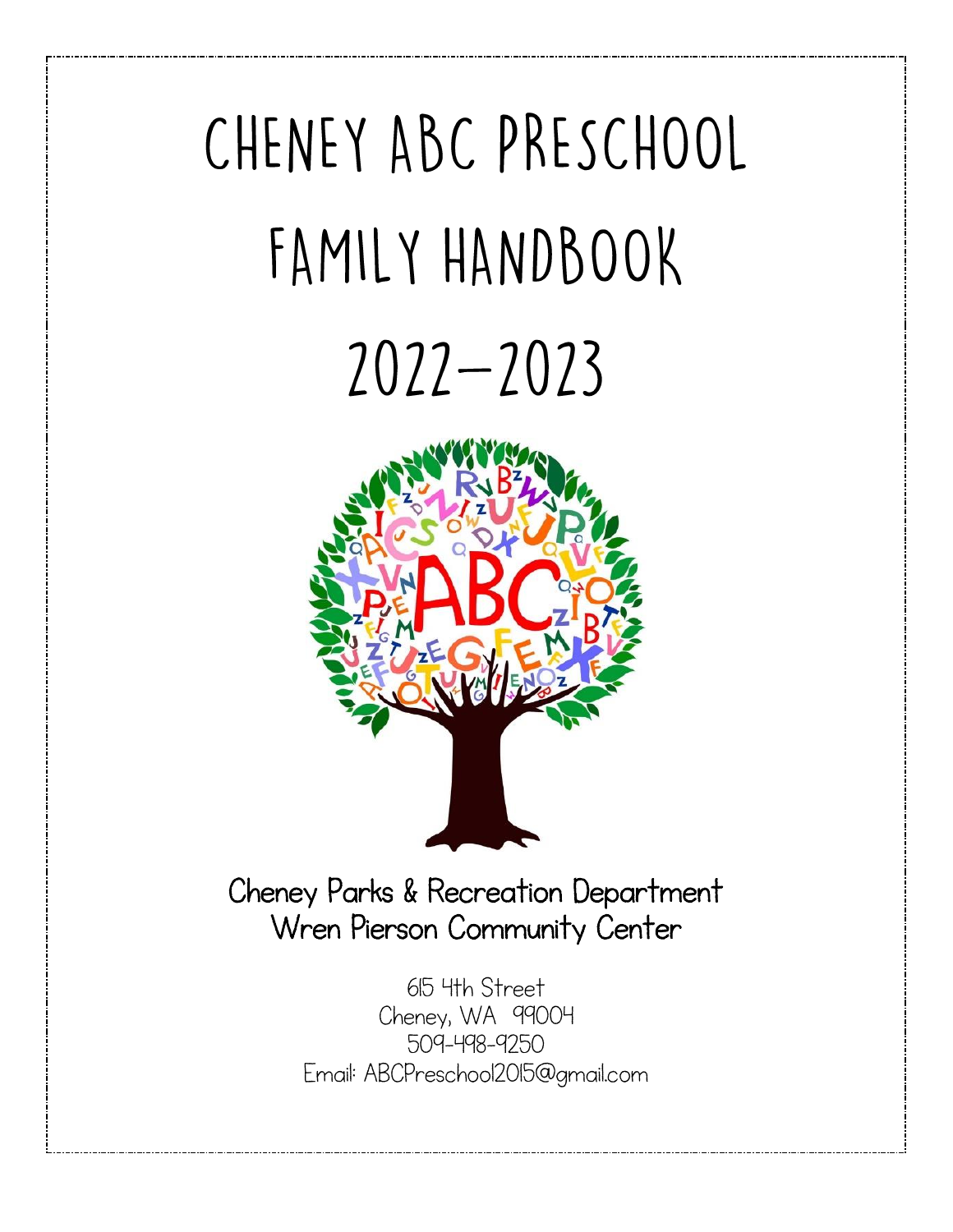## **Welcome to Cheney ABC Preschool!**

Our main goal is to provide a hands-on, play-based, preschool environment while teaching children the skills needed for school readiness. We strive to do this by providing a safe, comfortable, fun, stimulating and educational environment for your child; while helping him/her learn self-help, social, academic and play skills at his/her individual pace. We enroll children 3 to 5 years old who have not started kindergarten.Children need to be independent in the restroom; have a completed registration form and non-refundable registration fee paid at time of enrollment.

This handbook is a guide to help answer any questions you may have throughout the year. We look forward to working with your child and getting to know your family!

#### **A is for Arrival:**

Our doors open at 8:55 am for arrival for our morning classes and 12:10 pm for our afternoon class. If you arrive prior to 8:55 or 12:10, we ask that you wait patiently while the teachers are preparing for our day. **It is also important to ensure that your child uses the restroom before school each day.** We will have a signin sheet available for you to sign in your child before class each day.

#### **B is for Birthdays:**

Birthdays are special times in our classroom! We will send home a note two weeks before your child's birthday asking if you would like to send in a special treat to share with the class.

#### **C is for Curriculum:**

We utilize a curriculum that has been designed and developed by our teachers to provide a wellrounded preschool experience for your child. We plan activities around weekly themes that may include music and movement, fine motor and gross motor activities, math, reading and literacy activities, pre-writing and writing activities, science, dramatic play, creative arts, sensory exploration and social-emotional experiences with their peers.

## **D is for Dismissal:**

Your child will need to be signed out by an adult each day. To ensure your child's safety, (s)he will only be released to an adult who is listed on the registration form. If someone different will be picking up your child, please let us know in advance; (s)he will need to show a picture ID before signing out your child. If you are unable to pick up your child on time, please call the Cheney Parks & Rec Office at 509-498-9250. A late pick-up fee may be assessed.

## **E is for Emergencies:**

Cheney ABC Preschool teachers & staff hold current First Aid and Pediatric CPR certifications. In the case of a minor accident we will treat with the proper first aid and notify you. In the case of a medical emergency, we will immediately call 911 and then make every reasonable effort to notify a parent/guardian. You will be responsible for all costs involved in emergency medical treatment. We will complete an Injury/Accident Report to document any major injury or emergency.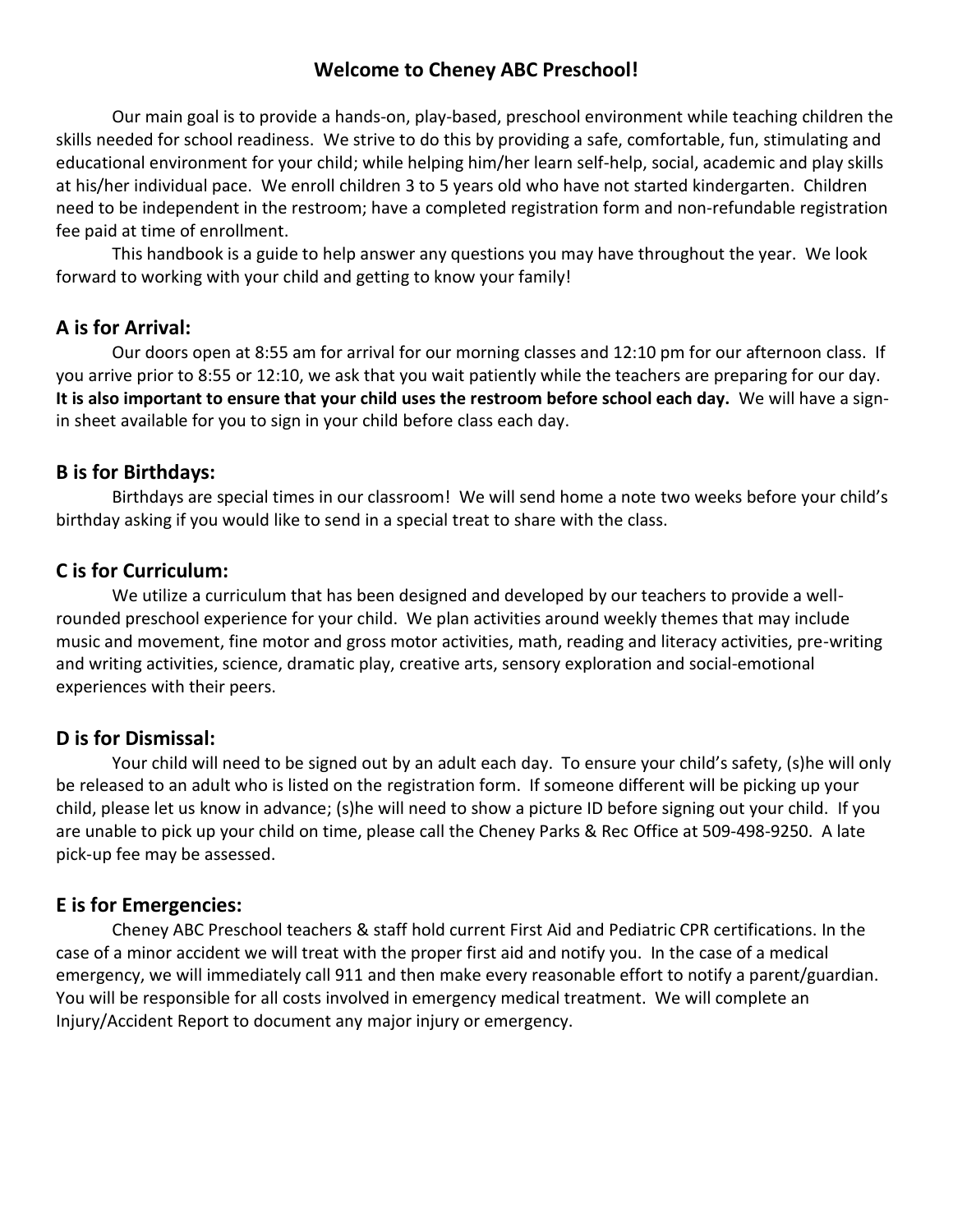# **F is for Facilities & Field Trips:**

We use the Youth Center in the Wren Pierson Community Center for our classroom. We also utilize the blacktop area outside of our classroom, walk to Veteran's Memorial Park across the street or occasionally walk around the neighborhood surrounding the Community Center for outside play time as needed.

We may be taking field trips throughout the year. Some of our trips may be within walking distance of our building and some may require parent transportation. Most of our field trips do not require any additional fees; however, we try to keep field trip fees lower than \$10 per child if needed. Detailed information and permission slips will be sent home prior to each trip.

# **G is for Growth:**

We will be formally assessing the preschool students 3 times per year using an assessment that is developmentally appropriate. This assessment is used as a "snapshot" to see which skills each child has developed and to show us a child's growth over the year. The results of each assessment will be shared with parents and we will also be putting together a portfolio throughout the year that each child will take home in May.

# **H is for Hours & Holidays:**

**Preschool 1 – Tuesdays & Thursdays from 9:00 am to 11:15 am Preschool 2 – Tuesdays & Thursdays from 12:15 pm to 2:30 pm Preschool 3 – Mondays, Wednesdays & Fridays from 9:00 am to 11:30 am**

#### **Our first days of school are typically the week following Labor Day and our last days are the first week of June. More information will be sent out closer to the school year regarding specific dates.**

An Open House event will be scheduled the week before school starts for the opportunity for your child to meet his/her teachers & classmates; as well as tour the classroom and get excited for his/her first day of preschool!

We will be celebrating holidays throughout the year as part of our curriculum and lesson plans. If there is a holiday that your family does not celebrate, please let us know so that we can plan accordingly.

We will be generally following the Cheney School District calendar, but please keep in mind that **our calendar is subject to change**. We will not have preschool on the following days for the 2022-2023 school year:

- \* Veteran's Day Friday, November 11
- \* Thanksgiving Break Wednesday, November 23 through Friday, November 25
- \* Winter Break Monday, December 19 through Monday, January 2
- \* ML King, Jr Day Monday, January 16
- \* President's Day Monday, February 20
- \* Spring Break Monday, April 3 through Friday, April 7
- \* Memorial Day Monday, May 29

## **I is for Illness:**

While regular attendance is very important for your child's routine and education, we do have an illness policy to keep illness to a minimum in our classroom. If your child will be absent, please call the office to let us know at 509-498-9250. Please do not send your child to school with any of the following symptoms:

- \* Fever of 101 degrees or higher \* Diarrhea and/or Vomiting
	-
- 
- \* Conjunctivitis (pink-eye) \* Lice or Unexplained rash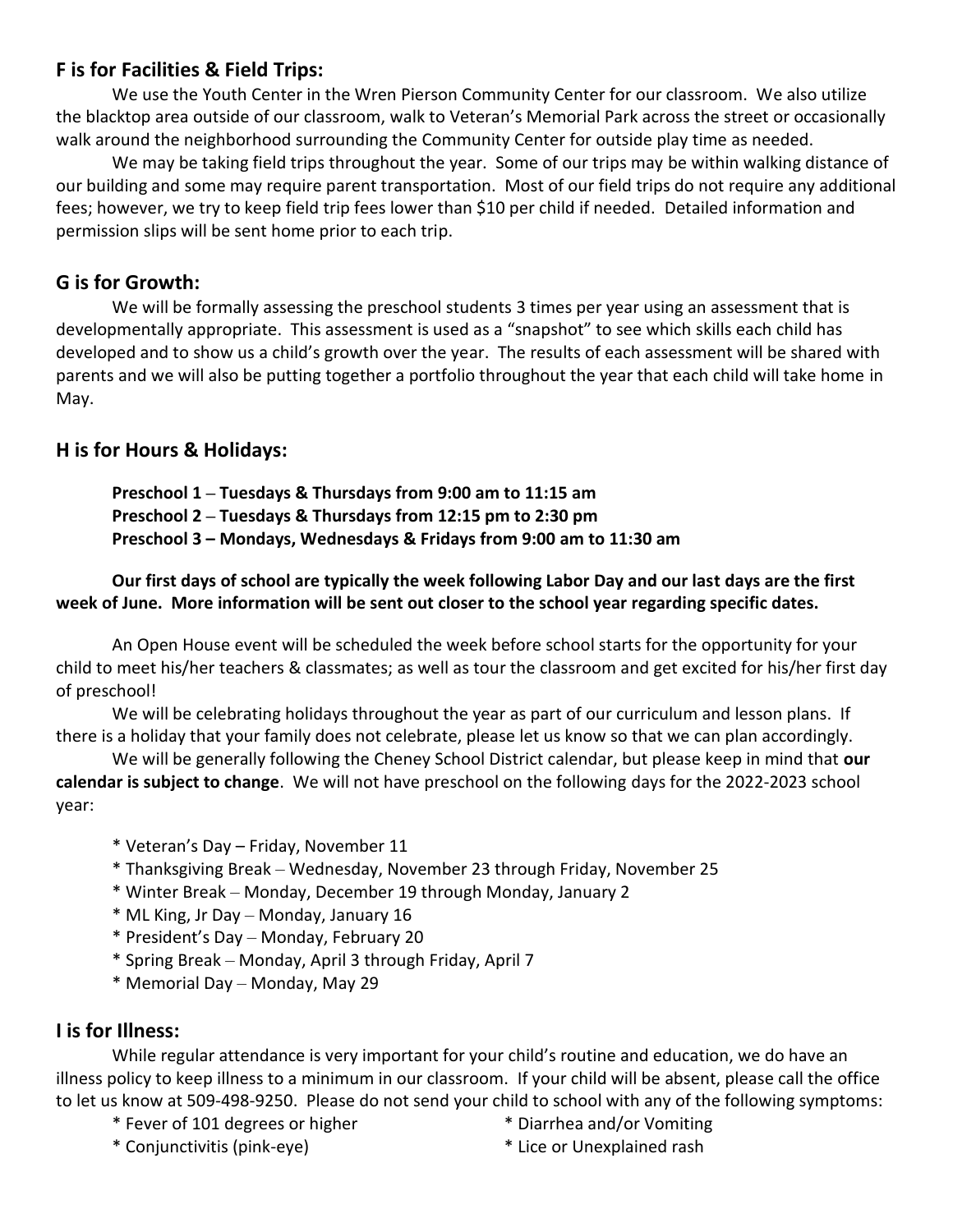### **J is for Join Us:**

Parents and family members are welcome to join us any time in our classroom. To ensure the safety of all children, we prefer that parents and family members stay in the staffed areas when visiting our classroom. \* Policy may change due to Covid-19 restrictions.

### **K is for Kindergarten Readiness:**

We feel that kindergarten readiness is an important part of a child's preparation for school success. We use many terms, transitions and routines that are part of a typical kindergarten classroom, so that our students can be adequately prepared.

A typical class at Cheney ABC Preschool may look like this:

| $9:00 - 9:10$   | <b>Arrival &amp; Morning Work</b>  |
|-----------------|------------------------------------|
| $9:10 - 9:20$   | Calendar/Circle Time               |
| $9:20 - 9:30$   | Story & Literacy Time              |
| $9:30 - 10:20$  | Learning & Play Centers            |
| $10:20 - 10:45$ | Restroom, Handwashing & Snack Time |
| $10:45 - 11:10$ | Outside or Gross Motor Play        |
| $11:10 - 11:20$ | Large Group Activity               |
| $11:20 - 11:30$ | <b>Story Time</b>                  |
| 11:30           | Departure                          |
|                 |                                    |

#### **L is for Literacy & Scholastic Book Orders:**

We feel that literacy is an important part of early childhood formation and we know that reading with preschoolers is one of the best ways for them to learn. We will be distributing Scholastic Book Order flyers once a month. Scholastic provides wonderful books and resources for families and books make great gifts! Every order helps us to earn free books & materials for our classroom, so we appreciate your support!

#### **M is for Medications:**

If your child has a rescue medication (i.e., Epi-Pen) that needs to be stored at school, please contact us before the first day of school. We do not administer any other type of medication at Cheney ABC Preschool.

## **N is for Non-Discrimination Policy:**

Cheney ABC Preschool will not discriminate against persons based on race, color, national origin, creed, religion, sex, sexual orientation, age, marital status, or disability.

## **O is for Open Communication:**

We have an open communication policy and will send home a monthly newsletter, emails and paper reminders with your child on a regular basis. If you have any questions or concerns about your child's progress, please let us know. Our contact information is listed on the front cover of this handbook.

## **P is for Payments:**

Payments are to be made to the Cheney Parks & Rec office, either in person or over the phone at 509- 498-9250. Payments are due by the last business day of each month for the following month. A \$10 late fee will be applied to payments made after the first of each month. Refunds are not given unless your child has an unforeseen illness or circumstance, which must be communicated with the Cheney Parks & Rec Office within 48 hours.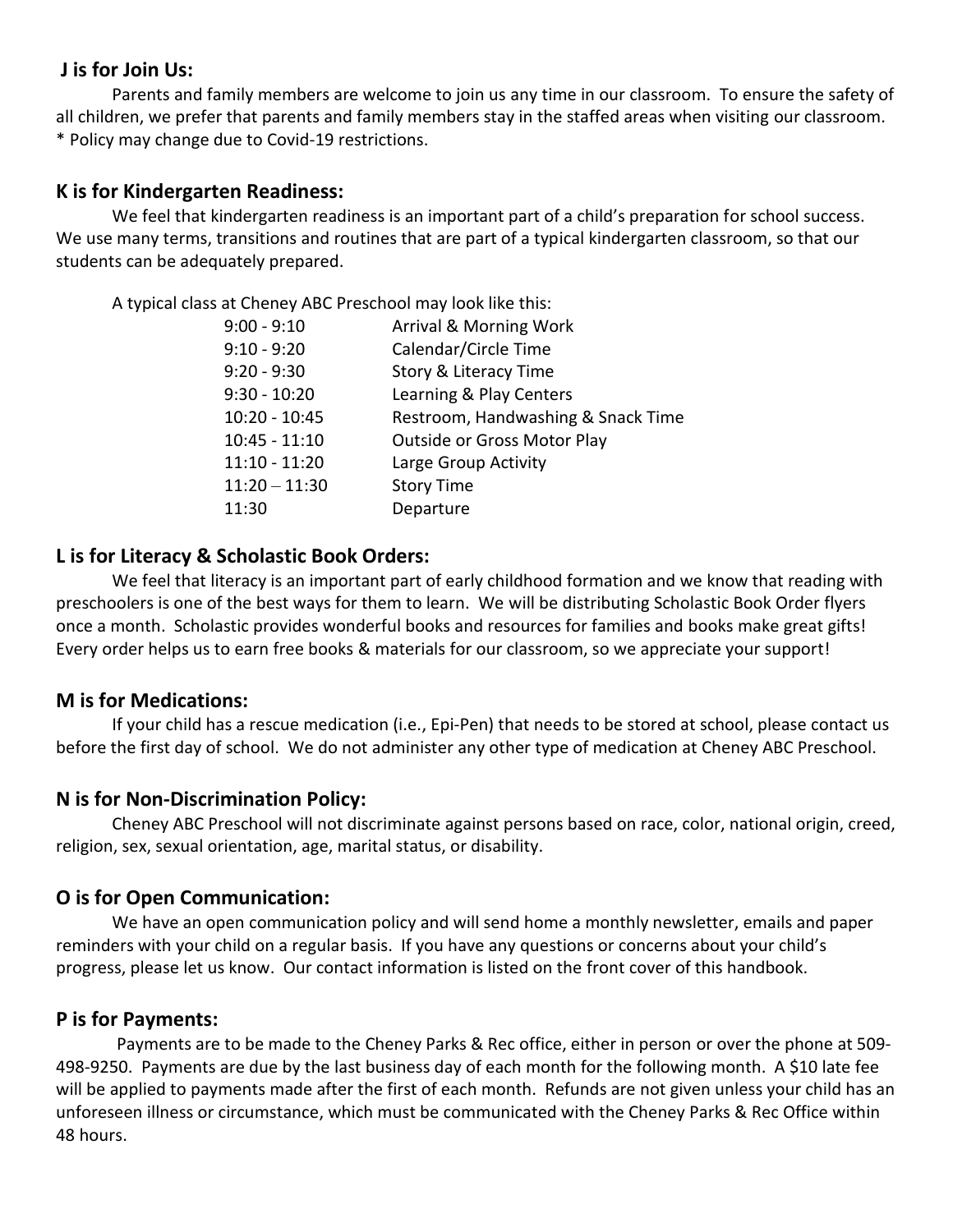An annual, non-refundable registration fee will be collected at the time of registration. Registration fees will be \$42 per student for new students/families and \$21 per student for returning students/families.

Tuition rates for the 2022-2023 school year are as follows:

- \* 2 days/week (Tuesday/Thursday) \$131.25 per month + tax
- \* 3 days/week (Mon/Wed/Friday) \$190.05 per month + tax

# **Q is for Quote:**

We feel that the following quote sums up our work as early childhood educators: "Children are not a distraction from more important work. They are the most important work."  $\sim$  C.S. Lewis

# **R is for Rules & Behavior Management:**

Your child's behavior will be guided based on an understanding of his/her needs and stages of development. Methods to be used may include positive reinforcement, redirection, and if needed, an age appropriate break from the activity (time-out). Please let us know if there are any significant changes or events in your child's life that may affect his/her behavior.

Corporal punishment or physical discipline of any kind is prohibited at Cheney ABC Preschool. We are required by the State of Washington to be mandatory reporters of any suspicion or knowledge of child abuse, neglect or exploitation.

# **S is for Snacks & Supplies:**

We offer a healthy, child-friendly snack to the children each day as part of our schedule and curriculum. We ask that each family provide a snack for the entire class once per month. This can be brought in at the beginning of each month, or for a special occasion, as arranged with the teachers. If your child has an allergy or food sensitivity, please let us know. **We have a nut-free classroom.**

The following is a list of school supplies that each child will need to bring in on the first day of preschool.

- \* 1 backpack large enough to hold a folder \* 1 spiral notebook
- \* 1 package of markers (fine or wide tip) \* 1 package of stickers
- \* 1 binder (1 inch) \* 2 glue sticks
- \* 1 plastic pencil box (8" x 5" approx. size) \* Gallon Ziploc bag w/ extra clothes
- \* Pre 1 & 2 Classes: 1 package of baby wipes \* Pre 3 Class: 1 tub of disinfectant wipes
- 
- 
- 
- -

# **T is for Teachers:**

Mandy Ornelas (Ms. Mandy) has been the Lead Teacher at Cheney ABC Preschool since October 2015. She has 25+ years of experience in early childhood, special education and elementary education. She completed her Bachelor's Degree in Children's Studies from Eastern Washington University in June 2016.

Jasmin Farias (Ms. Jasmin) joined us as the Assistant Teacher at Cheney ABC Preschool in September 2021. She has 4+ years of working with children and youth; and she is currently completing her Bachelor's Degree in Social Work at Eastern Washington University.

Cheney ABC Preschool teachers and staff are required to hold current certification in First Aid, Pediatric CPR, Bloodborne Pathogens training and a Washington State Food Handler's Card.